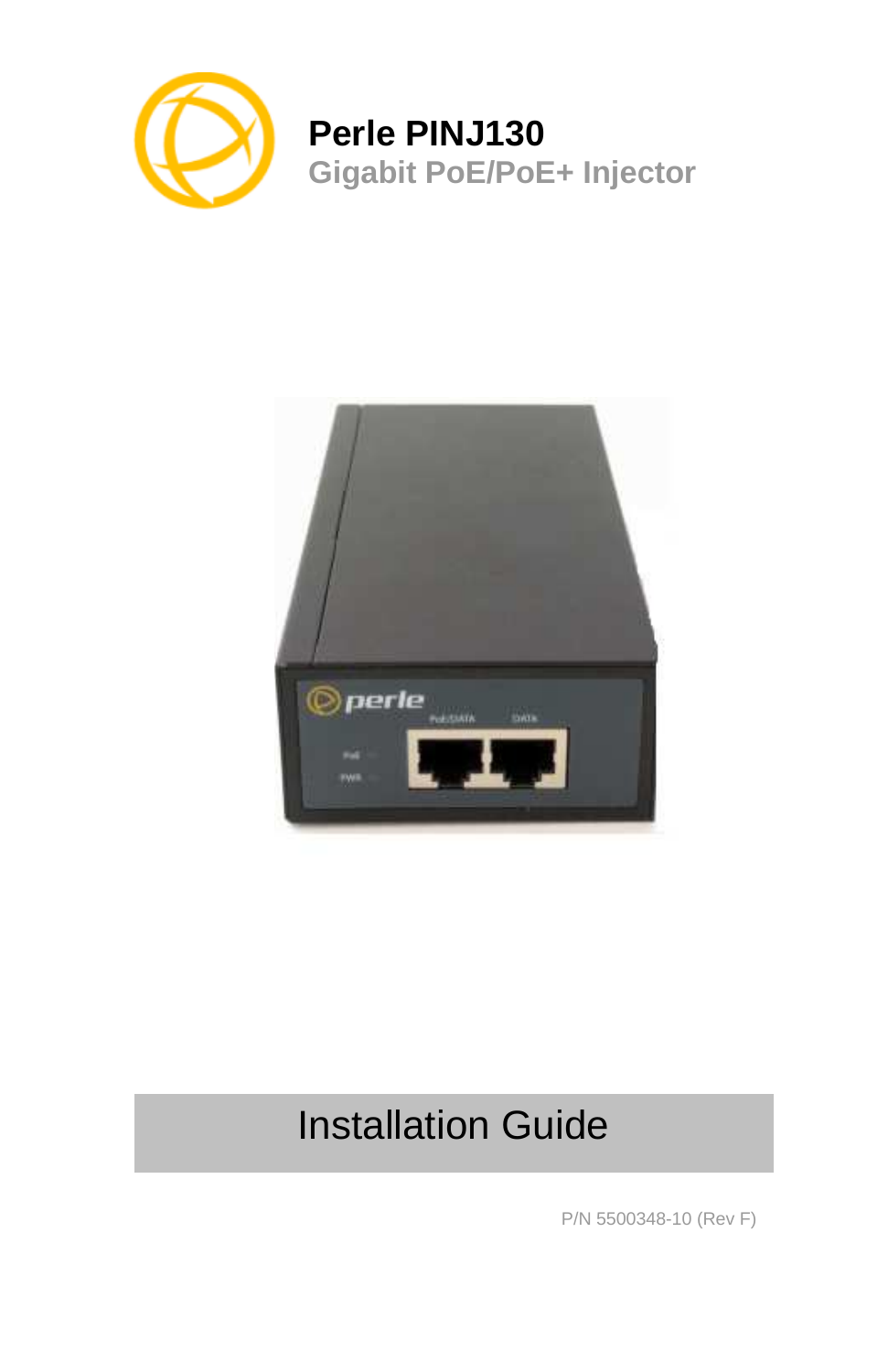## **Introduction**

The Perle PoE/PoE+ Injector is used to provide DC voltage to the downstream device, such as a Wireless Access Point or IP Phone when connected to a non-PoE upstream switch port. The PoE/PoE+ Injector has two Ethernet ports. One port connects to the non-PoE upstream device, such as a router or switch. The other port is a power sourcing port that connects to the downstream device that is PoE/PoE+ capable. **http://www.perle.com/**

## **Features**

- Complies with IEEE802.3at and IEEE 802.3af
- 1-port 10/100/1000Mbps (Data) for connection to passive LAN device
- 1-port 10/100/1000 Mbps (Power/Data) for connection to PoE /PoE+ device
- Automatically detects if the connected device is PoE-enabled to avoid sending power to a non-PoE device
- Adds PoE/PoE+ capability to a non-PoE Ethernet switch or router
- PoE status LED
- Rugged metal case
- Wall/panel mounting (screws not included)

## **Package Contents**

- One PINJ130 (PoE/PoE+) Injector
- One country specific power cord
- This guide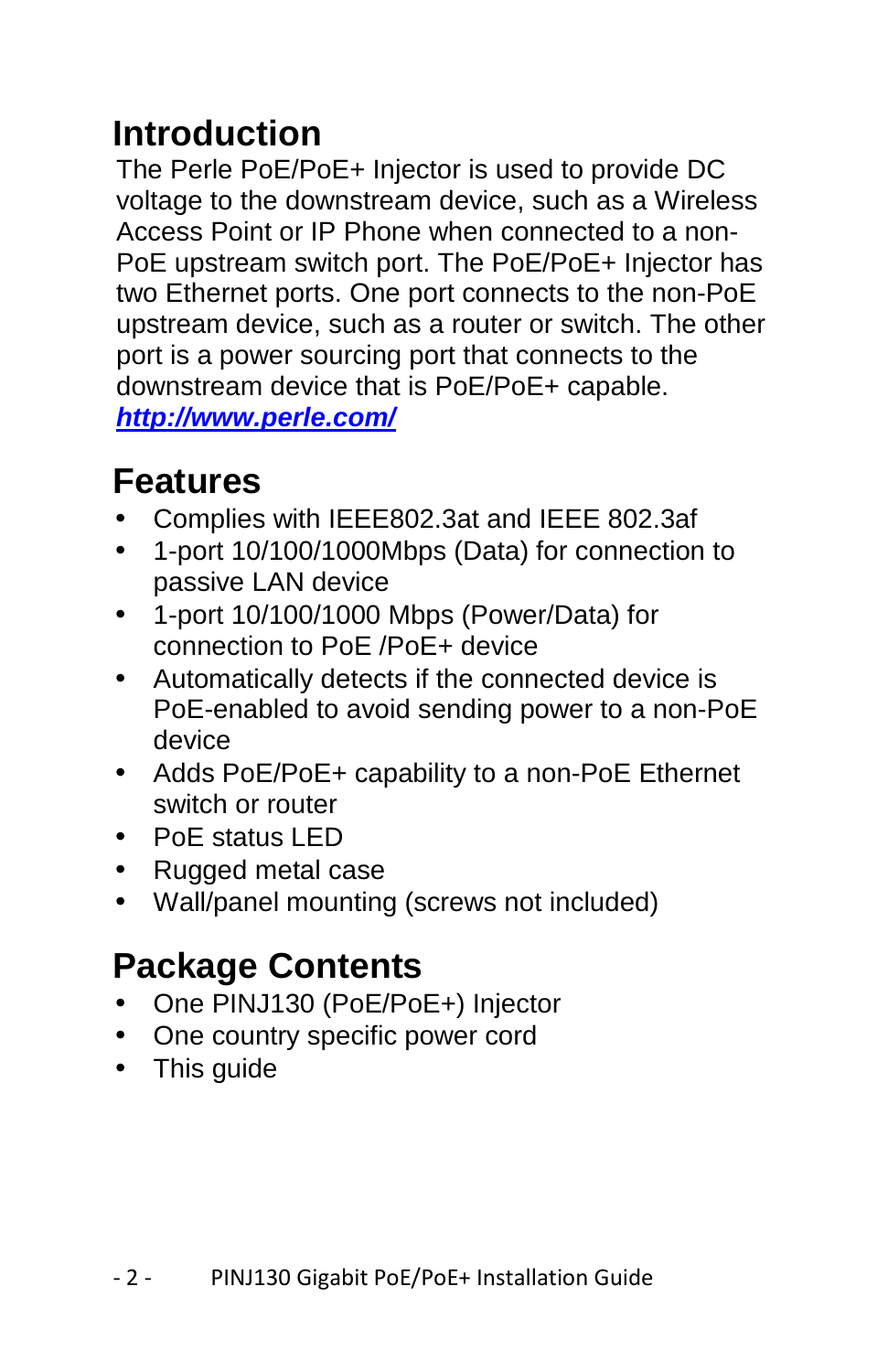## **Connecting the PINJ130 Injector**



- 1. The PoE/Data port sends power and Ethernet data to your PoE-enabled device. Use a CAT 5e cable or better (see cabling requirements) to connect the PoE/Data port to your PoE-enabled device.
- 2. The Data port doesn't deliver power. Use an Ethernet cable to connect to the injector's Data port to the LAN of an Ethernet device, such as an Ethernet switch.
- 3. Use the included power cord to connect the injector's power socket to a power source.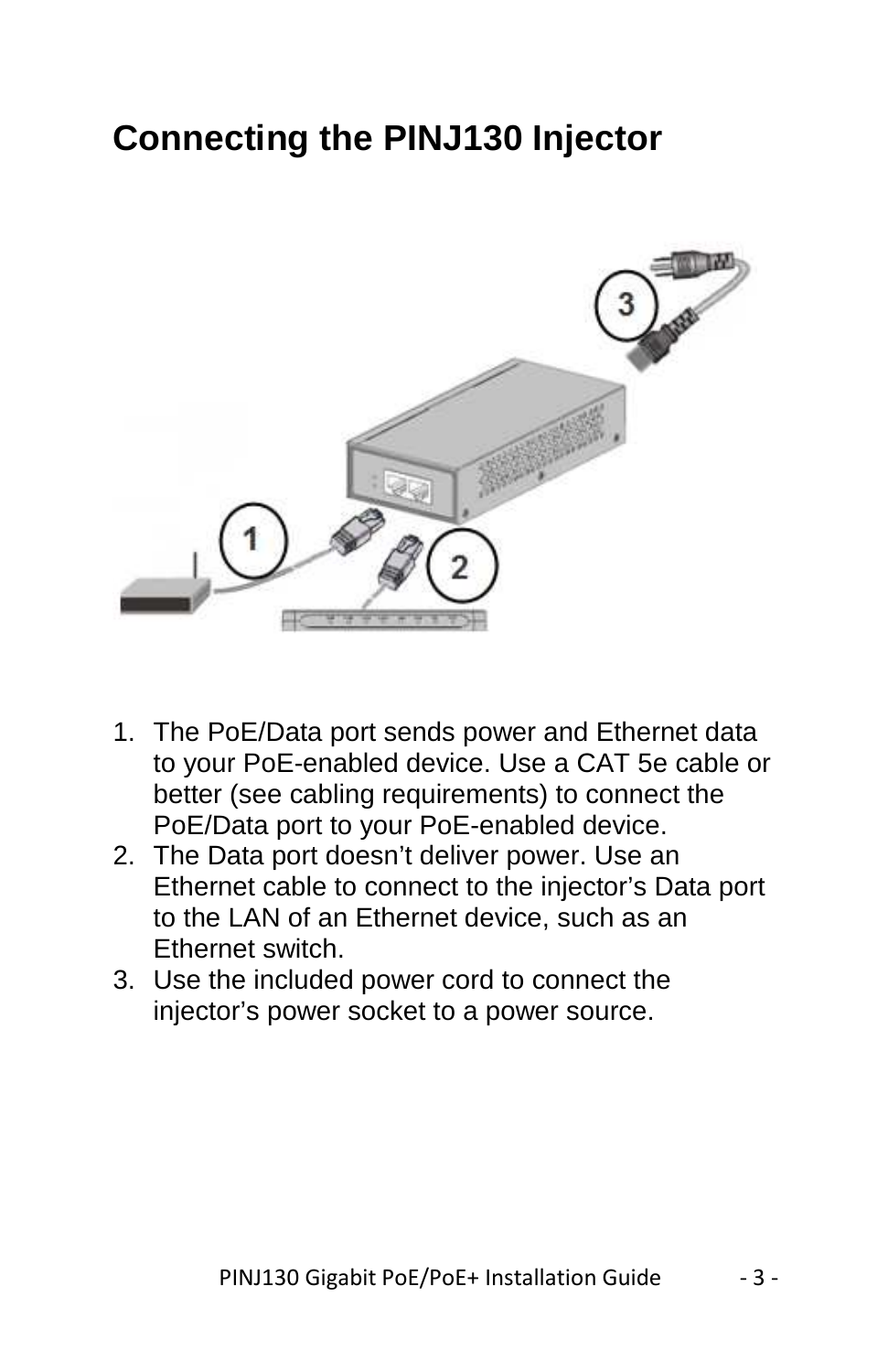## **LED Status (Green)**

### **PWR– Power**

**On solid:** Power present **Off:** No Power present

### **PoE/Data (Green LED)**

**On solid :** The PoE port is providing power **Off:** The PoE port is not providing power

### **Ethernet Copper Cabling Requirements**

- Category 5e or better (UTP or STP)
- 24-22 AWG
- Straight through or Ethernet crossover cable

Connect the copper cable from the Data port to an Ethernet switch. See below for pinouts.





#### **MDI Port Pinouts**

| Pin | Signal       |
|-----|--------------|
|     | Tx+<br>wwww  |
|     | $\mathbf{x}$ |
|     | $Rx+$        |
| G   | <b>C-</b>    |

#### **MDI-X Port Pinouts**

| Pin | Signal |
|-----|--------|
|     | Rx+    |
| 2   | Rx-    |
| 3   | Tx+    |
| Բ   | Tx-    |

#### **Remaining pins not used.**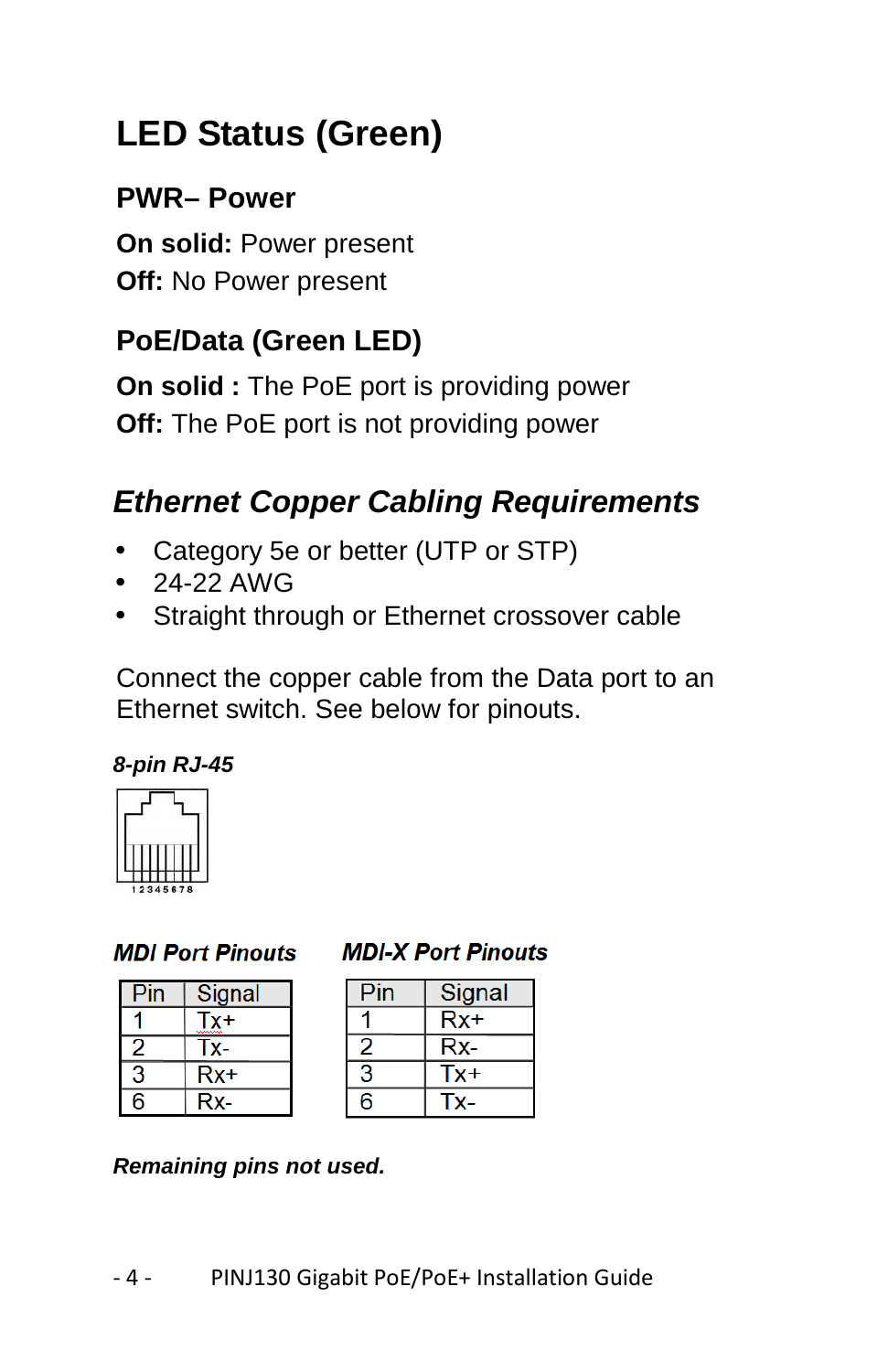## **Cautions**



Ensure that the voltage and current ratings of the intended power source are appropriate for the Perle Injector as indicated on the product label.



Ensure that the installation and electrical wiring of the equipment is performed by trained and qualified personnel and that the installation complies with all local and national electrical codes



If this unit is to be installed in a location where the ambient temperature exceeds 50C, the case temperature may exceed safe levels. For this reason, this unit should be installed in a restricted access location where access can only be gained by service personnel or users who have been instructed about the reasons for the restrictions applied to the location and about any precautions that shall be taken; and access is through the use of a tool or lock and key, or other means of security, and is controlled by the authority responsible for the location.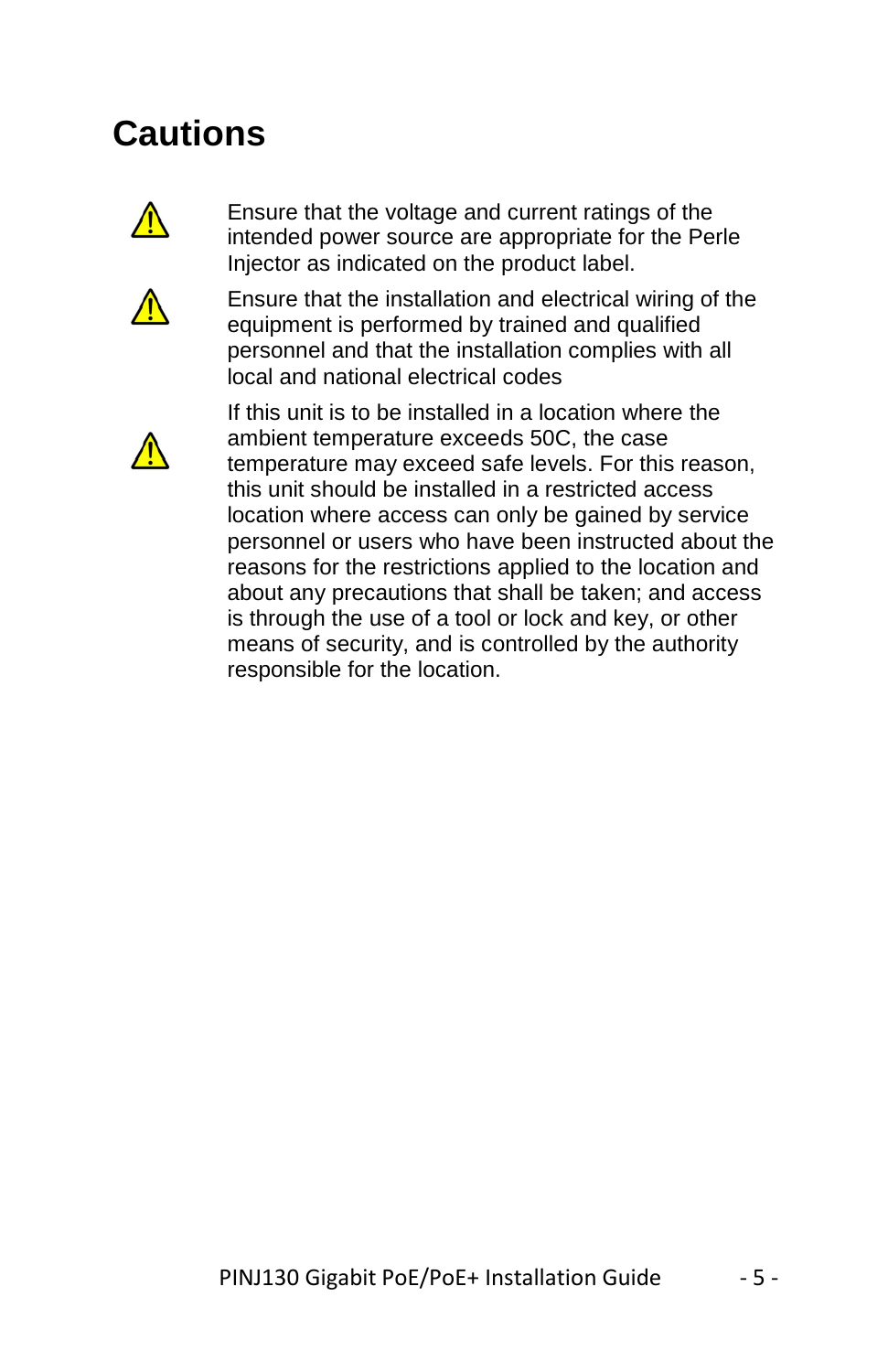## **Technical Specifications**

| <b>Connection</b>                       |                                                                                                                     |
|-----------------------------------------|---------------------------------------------------------------------------------------------------------------------|
| <b>Power Consumption</b>                | 36.6 Watts maximum (with 30W<br>PoE/PoE+ output                                                                     |
| Power Input                             | 100-240VAC, 50/60 Hz                                                                                                |
| <b>Interface</b>                        |                                                                                                                     |
| Data Port (Ethernet-RJ45)               | 10/100/1000Base-T, auto<br>negotiation speed, F/H duplex<br>mode and auto MDI/MDI-X<br>connection                   |
| PoE/PoE+/Data Port (Ethernet -<br>RJ45) |                                                                                                                     |
| <b>LED Indicators</b>                   | <b>PWR</b><br>green on, power on<br>off, no power<br>PoE/Data<br>green on (data or power),<br>off, no data or power |
| Cable Distance (mid-span)               | Total cable distance for both<br>ports combined should not<br>exceed 100 meters (328ft)                             |
| <b>Environmental</b>                    |                                                                                                                     |
| <b>Operating Temperature</b>            | 0°C to 40°C (32°F to 104°F)                                                                                         |
| <b>Storage Temperature</b>              | -40°C to 70°C (-40°F to 158°F)                                                                                      |
| <b>Ambient Relative Humidity</b>        | 10 - 95% (non-condensing)                                                                                           |
| <b>Regulatory Approvals</b>             |                                                                                                                     |
| Certifications                          | CE, FCC Class A                                                                                                     |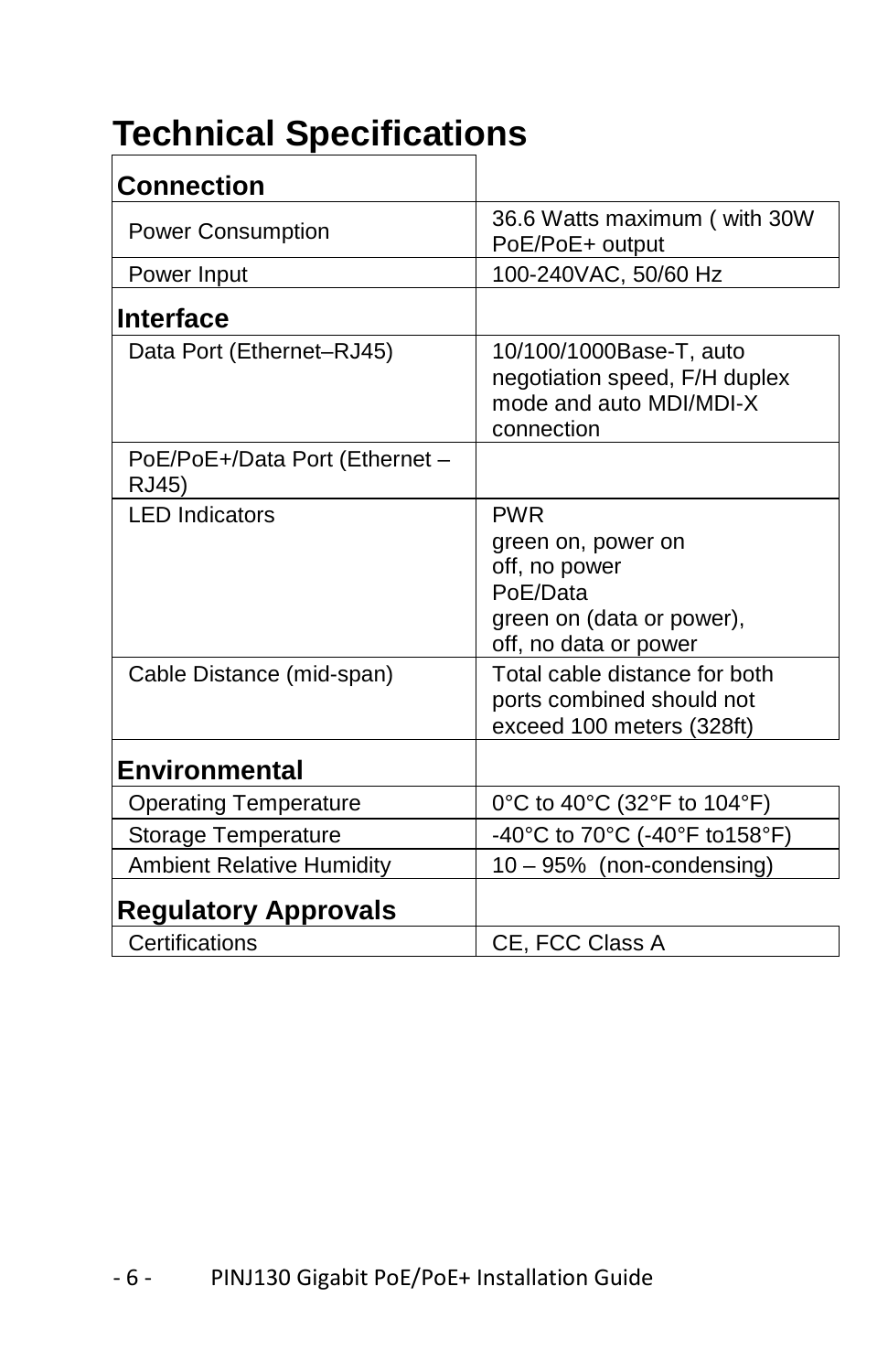## **Mechanical Drawings**